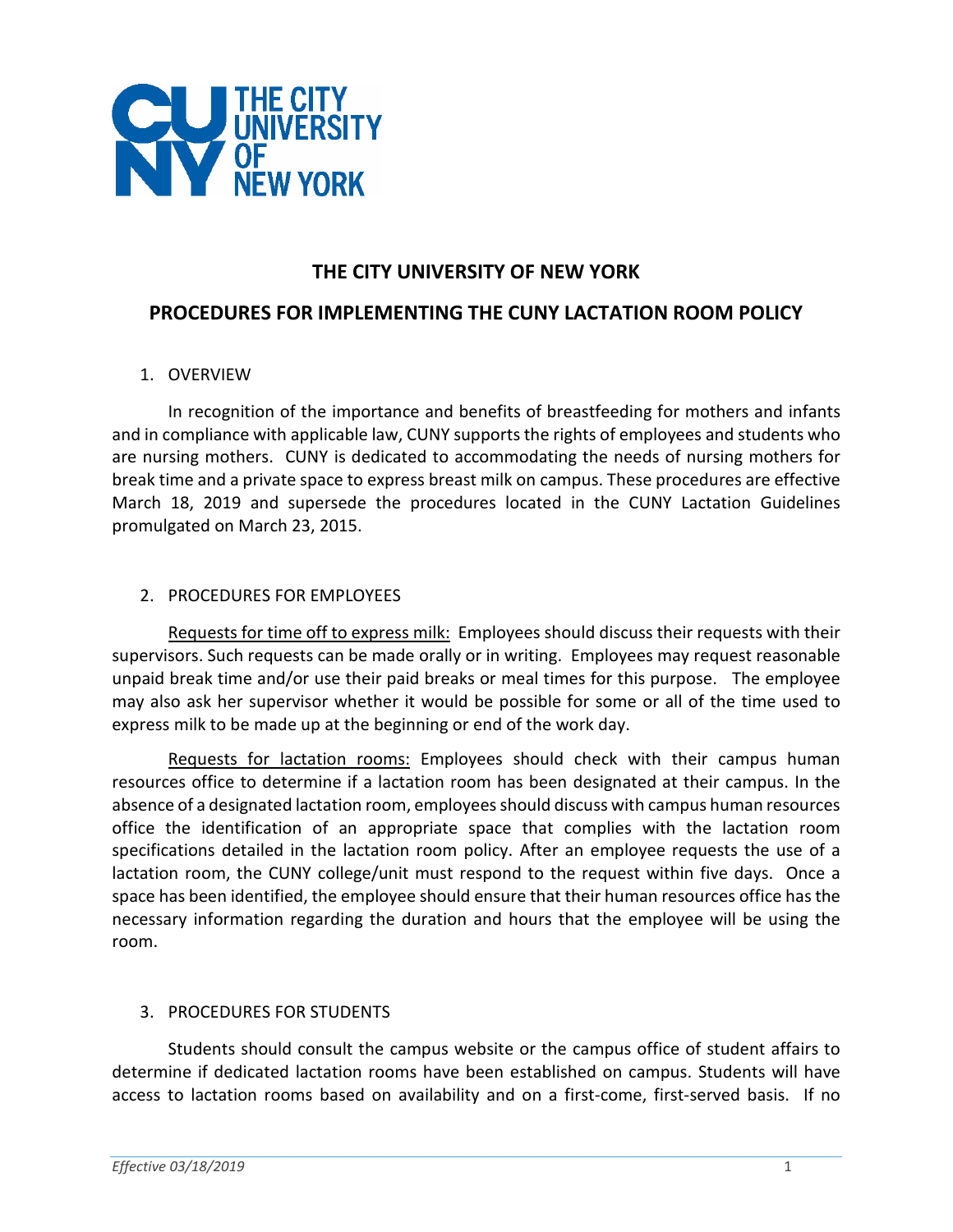dedicated space has been identified, the office of student affairs will see if it is possible to identify a space in which students can express milk.

Students are expected to explain the need for any required classroom absences to their instructors, and to work with their instructors to make up any missed work.

### 4. RESPONSIBILITIES OF SUPERVISORS

Supervisors should grant reasonable requests for unpaid break time and/or the use of paid breaks or mealtimes for lactation, whether they are submitted orally or in writing. The employee should be able to tell their supervisor approximately when she will need breaks and how long it will take. However, supervisors should be prepared to be flexible. Supervisors should also make their best efforts to comply with reasonable requests by an employee to make up some or all of the time used to express milk at the beginning or end of the work day.

All supervisors, including department chairs, should be aware of the requirements of these guidelines so that appropriate accommodation can be made on a case-by-case basis as needed. Supervisors should consult with the Director of Human Resources on their campus should any difficulties arise in complying with these guidelines.

### 5. RESPONSIBILITIES OF INSTRUCTORS

Instructors are responsible for complying with reasonable requests from lactating students regarding academic adjustments in accordance with these guidelines. For example, instructors should (1) provide students with reasonable time or time away from the classroom to accommodate their lactation schedule; (2) ensure students do not incur an academic penalty for any such breaks they may require; (3) ensure students have the ability to make up any work missed during these breaks.

### 6. RESPONSIBILITIES OF THE COLLEGE

In the absence of a designated lactation room, the Director of Human Resources or a designee should work with the employee and appropriate college offices (such as the facilities office) to identify an appropriate space that complies with the lactation room specifications set forth in these guidelines. The Director of Human Resources or a designee must respond to and resolve all employee requests for use of a lactation room within five days of the request. On the rare occasion that two or more employees request to use the lactation room at the same time, the Director of Human Resources is responsible for finding more than one space that meets the requirements for a lactation room, and for deciding which employee will use which room, based on an evaluation of the circumstances. In the unlikely event that the Director of Human Resources determines that it would cause undue hardship to provide a lactation room for an employee, the Director of Human Resources must engage in a cooperative dialogue (interactive process) with the employee regarding other possible workplace accommodations.